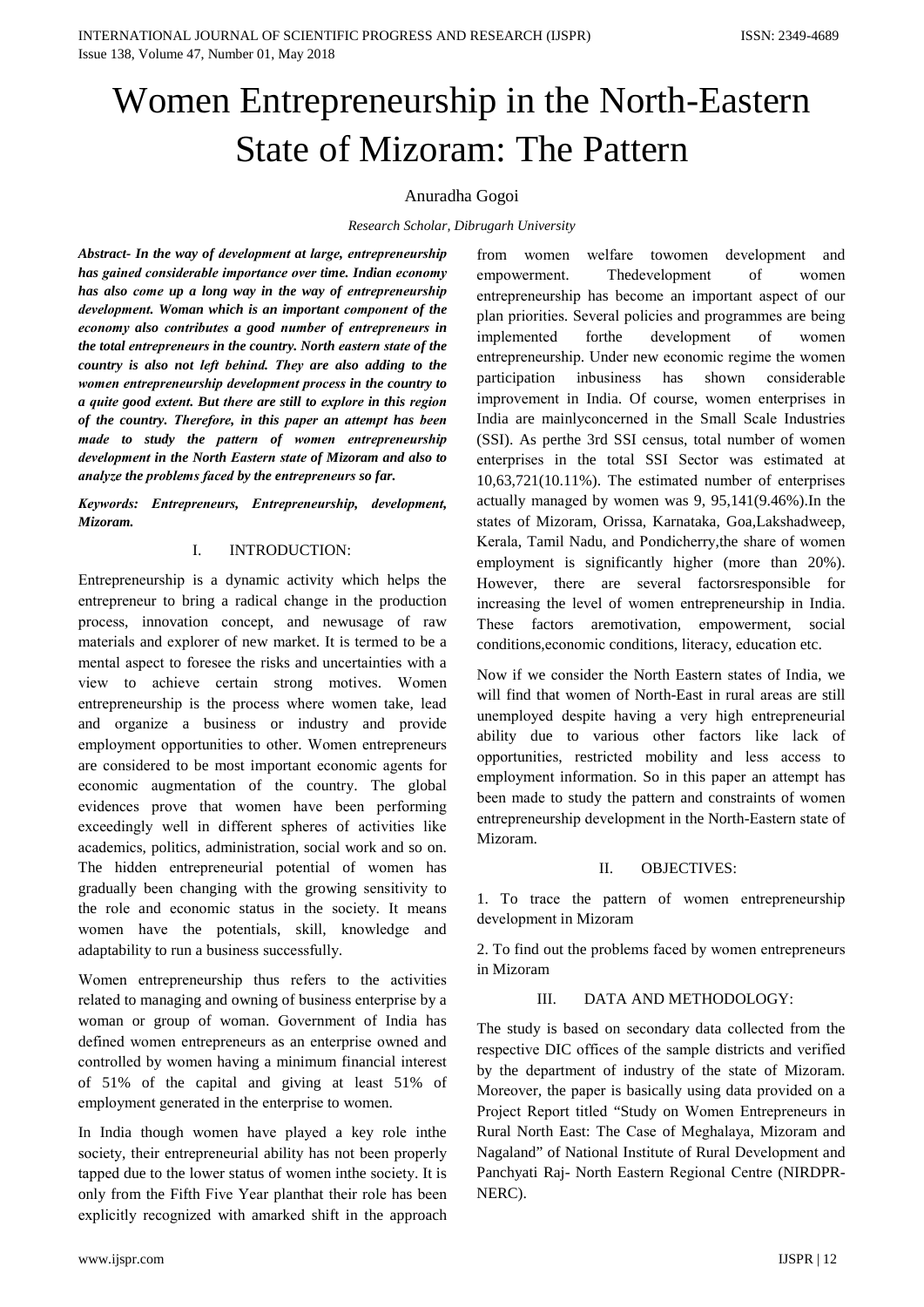The state of Mizoram is selected among all other North Eastern states because the number of women entrepreneurs is significantly higher in the state according to the  $3<sup>rd</sup>$  SSI census. The study has taken the districts of Aizawl and Kolasibpurposively for the analysis as there is information available in the report of NIRDPR-NERC for the respective districts.

The entire analysis is descriptive in nature based on the available information. Because it is the most appropriate method for this kind of studies.

#### $\mathbf{I} \mathbf{V}$ ANALYSIS AND DISCUSSION:

Mizoram is performing far better than other North Eastern states in terms of entrepreneurship development as it has a share of more than 20 per cent in the total entrepreneurs. In

Mizoram, tailoring, readymade garments, steel fabrication, handloom knitting, cooperative society is the highest activities among all the women entrepreneurs. Mizoram is a state where only few women entrepreneurs are in big enterprises and most of them are mainly concentrated in the Small Scale Industries (SSI) sectors. In the SSI sectors, the participation of women may be classified into three types –women as the owner of the enterprise, women as manager of the enterprise and women as employees. As per latest NSSO data, Mizoram stands second with over 392 women owned MSMEs for every 1000 among the pack of top five states in the country with the highest number of women enterprises. The Table-1 reflects that entrepreneurs in the state of the sample districts have different types of activities, though they are all tribal women entrepreneurs.

| SI.             |                                                        | <b>Aizawl</b>                     |               | Kolasib                           |               |  |
|-----------------|--------------------------------------------------------|-----------------------------------|---------------|-----------------------------------|---------------|--|
| No.             | <b>Type of Activities</b>                              | No.<br>of<br><b>Entrepreneurs</b> | $\frac{0}{0}$ | No.<br>of<br><b>Entrepreneurs</b> | $\frac{0}{0}$ |  |
| $\mathbf{1}$    | <b>Aluminum Works</b>                                  | $\overline{2}$                    | 0.18          |                                   |               |  |
| $\overline{2}$  | Auto Shed/Auto Engineering                             | 22                                | 2.03          |                                   |               |  |
| $\mathfrak{Z}$  | Bakery                                                 | $\boldsymbol{0}$                  | 0.00          | 3                                 | 5.88          |  |
| 4               | <b>Beauty Parlour</b>                                  | $\overline{13}$                   | 1.20          | $\overline{2}$                    | 3.92          |  |
| 5               | <b>Candles Works</b>                                   | 22                                | 2.03          |                                   |               |  |
| 6               | Cane & Bamboo Unit                                     | $\overline{c}$                    | 0.18          | $\mathbf{1}$                      | 1.96          |  |
| 7               | Cattle & Poultry feeds unit                            | $\overline{2}$                    | 0.18          |                                   |               |  |
| $\,$ 8 $\,$     | Cement Craft                                           | 3                                 | 0.28          |                                   |               |  |
|                 | Chemical/Battery/Grocery/Bricks/Leather/Dinite/Hollow- |                                   |               |                                   |               |  |
| 9               | wooden Block/ Chappal / Agro-based/ Archer/ Cottage/   | 26                                | 2.40          |                                   |               |  |
|                 | Lime/ Jenim/ Allied/Socks Industry                     |                                   |               |                                   |               |  |
| 10              | Chow making factory/Noodles                            | 20                                | 1.85          |                                   |               |  |
| 11              | <b>Computer Training Centre</b>                        | $\overline{2}$                    | 0.18          |                                   |               |  |
| $\overline{12}$ | Confectionary/Bakery unit                              | 15                                | 1.38          |                                   |               |  |
| 13              | <b>Cotton Works</b>                                    | $\sqrt{2}$                        | 0.18          |                                   |               |  |
| $\overline{14}$ | Creation (Art)/Pine Art/Fine Art                       | 5                                 | 0.46          |                                   |               |  |
| 15              | Cyber cool & PCO Centre                                | $\mathbf{1}$                      | 0.09          |                                   |               |  |
| $\overline{16}$ | Cycle &Petromax Workshop                               | $\mathbf{1}$                      | 0.09          |                                   |               |  |
| 17              | Detergent                                              | $\mathbf{1}$                      | 0.09          |                                   |               |  |
| 18              | <b>Electrical/Electronic Works</b>                     | $\overline{c}$                    | 0.18          |                                   |               |  |
| $\overline{19}$ | Engineering cum servicing unit                         | $\overline{2}$                    | 0.18          |                                   |               |  |
| 20              | Enterprises                                            | 5                                 | 0.46          |                                   |               |  |
| 21              | Fashion Designing/Embroidery/Tailoring                 | 38                                | 3.51          |                                   |               |  |
| $\overline{22}$ | Fish seed Farm                                         | $\,1\,$                           | 0.09          |                                   |               |  |
| 23              | Flower unit/Flower pot industry/Floriculture           | $\mathbf{1}$                      | 0.09          |                                   |               |  |
| 24              | <b>Fruit Preservation</b>                              | $\mathbf{1}$                      | 0.09          |                                   |               |  |
| 25              | Goldsmith                                              | $\overline{2}$                    | 0.18          |                                   |               |  |
| $\overline{26}$ | Handloom & Handicraft                                  | $\overline{2}$                    | 0.18          |                                   |               |  |
| 27              | Handloom Cooperative Society                           | 154                               | 14.21         |                                   |               |  |
| 28              | Handloom/Weaving/Knitting & Tailoring                  | 111                               | 10.24         | 6                                 | 11.76         |  |
| 29              | <b>Hollow Block Industry</b>                           |                                   |               | $\mathbf{1}$                      | 1.96          |  |
| 30              | <b>Ice Plant</b>                                       | 3                                 | 0.28          | $\mathbf{1}$                      | 1.96          |  |
| 31              | Ind. & Voc Training Centre                             | $\overline{2}$                    | 0.18          |                                   |               |  |
| 32              | Mech. Workshop/Motor Workshop                          | 14                                |               |                                   |               |  |
| 33              | Mineral water &beverage/Drink Centre/ Phino Beverage   | $\overline{2}$                    | 0.18          |                                   |               |  |
| $\overline{34}$ | Motor Works                                            |                                   |               | $\mathbf{1}$                      | 1.96          |  |
| 35              | <b>Optical House</b>                                   | $\overline{2}$                    | 0.18          |                                   |               |  |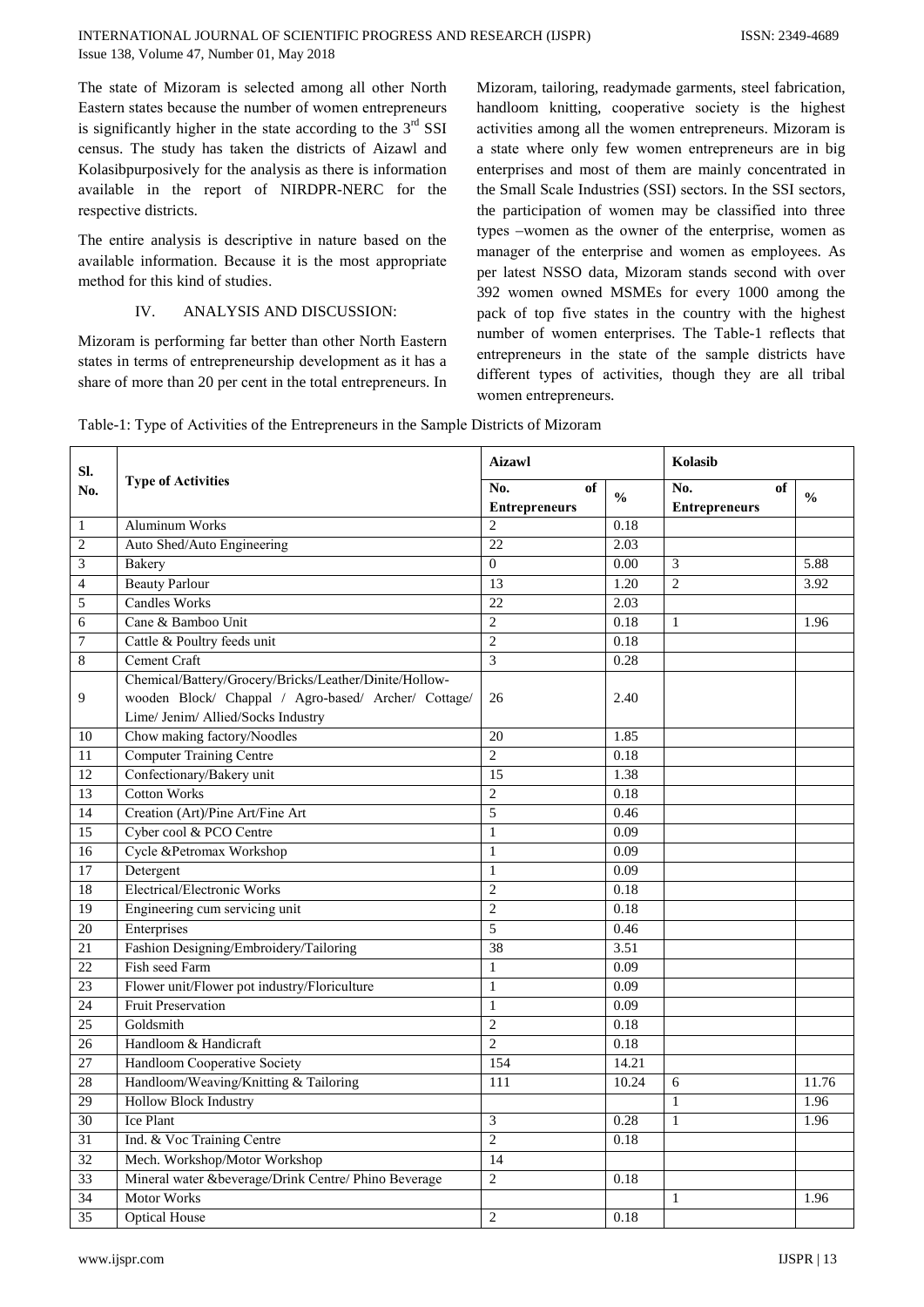| 36 | Photocopy Centre                             | 1              | 0.09  |    |       |
|----|----------------------------------------------|----------------|-------|----|-------|
| 37 | Pickle Industry                              | $\overline{2}$ | 0.18  |    |       |
| 38 | Printing Press/Publisher                     | 8              | 0.74  |    |       |
| 39 | <b>Production Centre</b>                     | 1              | 0.09  |    |       |
| 40 | Rearing & Spinning Industry                  | 1              | 0.09  |    |       |
| 41 | Refrigerate & Air Condition                  | 1              | 0.09  |    |       |
| 42 | Rice/Atta & Oil Mill                         | 1              | 0.09  |    |       |
| 43 | Rizai Siamna                                 | $\overline{4}$ | 0.37  |    |       |
| 44 | <b>Steel Fabrication/Steel works</b>         | 55             | 5.07  | 2  | 3.92  |
| 45 | Stone Crusher unit                           | 6              | 0.55  | 1  | 1.96  |
| 46 | Tailoring                                    | 414            | 38.19 | 18 | 35.29 |
| 47 | Tailoring &Readymade garments centre/dresses | 58             | 5.35  | 7  | 13.73 |
| 48 | Tailoring industry cum training              | 6              | 0.55  | 2  | 3.92  |
| 49 | Tea Estate                                   | 1              | 0.09  | 5  | 9.80  |
| 50 | Tiles unit/Flower Tiles Industry             | 1              | 0.09  | 1  | 1.96  |
| 51 | Tyre Retarding unit                          | 10             | 0.92  |    |       |
| 52 | Ultrasound centre/Colour Lab                 | $\overline{2}$ | 0.18  |    |       |
| 53 | Variety Repairing & Frame Making             | 1              | 0.09  |    |       |
| 54 | Wooden Furniture/Mech. Furniture             | 29             | 2.68  |    |       |
| 55 | Zobon Factory                                | 1              | 0.09  |    |       |
|    | Total                                        | 1084           | 100   | 51 | 100   |

Source: DIC of the Respective Districts.

It is seen that, out of the two districts chosen from Mizoram (Aizawl and Kolasib), the Kolasib is open to Assam by road. Hence, they are more interested in consumer goods like readymade garments, tailoring and items required for grocery shops etc. Aizawl district being the capital, the entrepreneurs prefer Handloom or Weaving or Tailoring and Knitting in order to fulfill the high local demands. Further, the entrepreneurs of Kolasib district concentrate mainly on Small scale consumer enterprises, Piggery and Poultry farm, Handloom and Handicrafts etc. The entrepreneurs of Aizawl district are also seen to be engaged in other activities like, auto engineering, candles work, steel fabrication, bakery unit etc.

On the basis of the activities of the entrepreneurs, they can be categorized into three types of industry: Cottage, Tiny and Small Scale.

|                  | <b>Type of Industries</b> |              |                           |  |  |  |  |  |  |
|------------------|---------------------------|--------------|---------------------------|--|--|--|--|--|--|
| <b>Districts</b> | Cottage $(\% )$           | Tiny $(\% )$ | <b>Small Scale</b><br>(%) |  |  |  |  |  |  |
| Aizawl           | 50.00                     | 33.33        | 54.55                     |  |  |  |  |  |  |
| Kolasib          | 50.00                     | 66.67        | 45.45                     |  |  |  |  |  |  |

Table-2: Type of Industries Owned By the Entrepreneurs

Source: Project Report of NIRDPR-NERC

Table-2 above thus, reflects there are three types of industries owned by the women entrepreneurs of the sample districts of Mizoram under study. There are evenly distributed cottage industries in the state. Most of these entrepreneurs run their business on local demand basis, only a few of them try to sale their products in the distant markets. It is due to the fact that the state marketing cooperative societies of the state are not that effective. Entrepreneurs are equipped of producing low volume high value product but in the absence of marketing linkage, they are afraid of taking risk.

These entrepreneurs use different techniques like traditional, modern and both. There are different reasons of using these techniques which is depending on different factors. According to the data collected by NIRDPR-NERC for their study, the entrepreneurs of Aizawl district prefer modern technique but the Kolasib district entrepreneurs prefer both traditional and modern techniques. The raw material source of these entrepreneurs is mainly self-arranged as the government source is accessible by a negligible number of entrepreneurs.

In order to have a more clear idea about the pattern of women entrepreneurship in the state we have also looked into the activities of the entrepreneurs on the basis of Agro and Food based, Textile industry, Service industry, Forest based, Poultry farm, Charcoal business and Horticulture activities in the respective districts under study.

Table-3: Activities of the Women Entrepreneurs in the Respective Districts Of Mizoram

| Sl. | <b>Activities</b> | <b>Mizoram</b> |         |  |  |
|-----|-------------------|----------------|---------|--|--|
| No. |                   | <b>Aizawl</b>  | Kolasib |  |  |
|     | Agro & food based | 50.00          | 25.00   |  |  |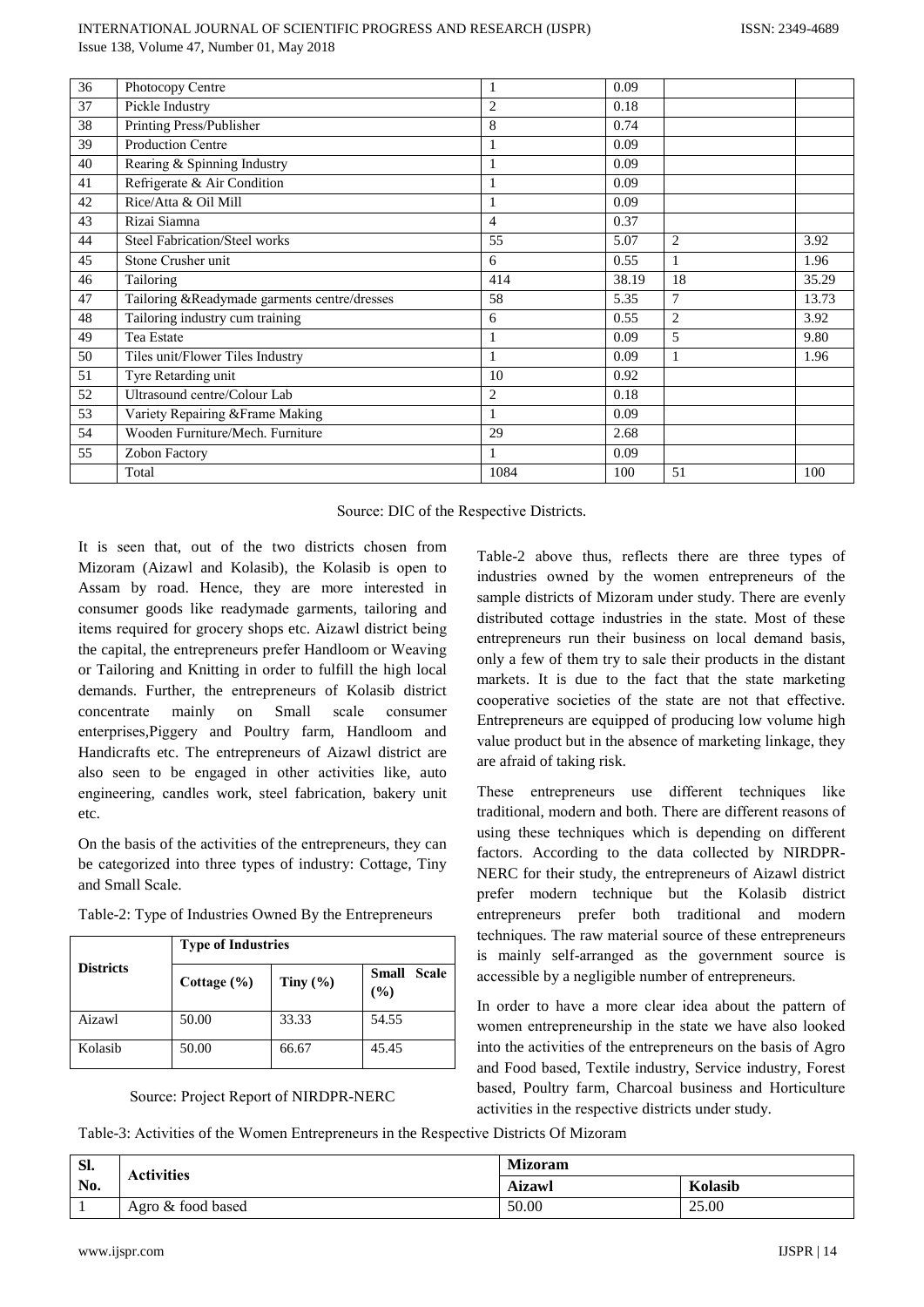|   | Textile industry  | 25.00 | 12.50 |
|---|-------------------|-------|-------|
|   | Service industry  | 0.00  | 62.50 |
|   | Forest based      | 25.00 | 0.00  |
|   | Poultry farm      | 0.00  | 0.00  |
| O | Charcoal business | 0.00  | 0.00  |
|   | Floriculture      | 0.00  | 0.00  |

|  | Source: Project Report of NIRDPR-NERC |  |
|--|---------------------------------------|--|
|  |                                       |  |

The table above shows maximum number of women entrepreneurs under study is engaged in Agro and Food based activities of which Aizawl district contributes 50 per cent and Kolasib district contributes 25 per cent. So these can be regarded as the prime activities of the entrepreneurs in Mizoram. The next is the activities of Textile industry, where 25 per cent of Aizawl district and 12.50 per cent of Kolasib district among the women entrepreneurs are engaged. As regards service sector industry, Kolasib district represents the maximum  $(62.50$  per cent). This indicates that service sector requirement in Mizoram is more which is a preferable activity of the women entrepreneurs. Moreover, the entire Mizoram is connected shortest way by road through Kolasib district only; and requirement of service sector is more here compared to other districts. Forest based activities are having some demand in Aizawl district about 25 per cent. Moreover, the data given do not show engagement of women entrepreneurs in any other activity in the state of Mizoram.

### PROBLEMS OF THE WOMEN  $\mathbf{V}$ **ENTREPRENEURS:**

The prevalent studies and practical experience shows that

field in late hours. There were misconceptions about business among the people in the NE states. Even a large number of them feel that Govt. job at the lower level also carries prestige than business. Their family members also discourage them in terms of doing business. But in many other cases successes of entrepreneurial activities are found both in industry and agriculture. The number of women entrepreneurs are also very less in number in this region.

The entrepreneurs are restricted to a few traits especially in NE, and more specifically in the state of Mizoram. The traits are as follows-

- Manufacturing like handloom, handicrafts etc.
- Horticulture products and food processing
- Tree nursery, floriculture, fruits and vegetables  $\bullet$ vendor
- Piggery, poultry, pisci culture and diary  $\bullet$
- Tailoring and embroidery

The constraints can be more clearly shown with the following table.

|              |                  | Delay<br>securing<br>funds | in                            | Power<br>Interruption   |                                | Delay<br><b>Installing</b><br><b>Machines</b> | in                              | Delay<br><b>Sites</b>      | in<br>Securing the              | Lack<br><b>Technical</b><br>Guidance | of                                     | Procedural<br>delay<br><b>Offices</b> | in<br>Govt.                                         |
|--------------|------------------|----------------------------|-------------------------------|-------------------------|--------------------------------|-----------------------------------------------|---------------------------------|----------------------------|---------------------------------|--------------------------------------|----------------------------------------|---------------------------------------|-----------------------------------------------------|
| <b>State</b> | <b>Districts</b> | de<br>problem<br>Facing    | facing<br>problem<br>Χot<br>₫ | de<br>problem<br>Facing | facing<br>problem<br>kot<br>de | the<br>problem<br>Facing                      | facing<br>problem<br>Not<br>the | de<br>oblem<br>Facing<br>Ě | facing<br>problem<br>Not<br>the | ed.<br>problem<br>Facing             | facing<br>problem<br><b>Not</b><br>the | $\ddot{a}$<br>problem<br>Facing       | facing<br>problem<br>$\overline{\text{Not}}$<br>the |
| Meghalaya    | Aizawl           | 14.58                      | 2.08                          | 8.33                    | 8.33                           | 10.42                                         | 6.25                            | 6.25                       | 10.42                           | 14.58                                | 2.08                                   | 10.42                                 | 6.25                                                |
|              | Kolasib          | 2.08                       | 14.58                         | 12.50                   | 4.17                           | 2.08                                          | 14.58                           | 0.00                       | 16.67                           | 6.25                                 | 10.42                                  | 4.17                                  | 12.50                                               |

most of the women entrepreneurs in NE enter into this TABLE-4: TYPES OF CONSTRAINTS FACED BY WOMEN ENTREPRENEURS

## Source: Project Report of NIRDPR-NERC

The table-4 shows the different types of constraints faced by the women entrepreneurs in the study. These constraints are delay in securing funds, power interruption, and delay in installation of machines, delay in securing of sites, lack of technical guidance and procedural delay in Govt. offices. The table shows that most of the women entrepreneurs facing some of the problems. It is also reflected that there are power interruptions prevailing in the state to a good extent. Moreover, technical guidance is also not available as and when required.

#### VI. **CONCLUSION:**

It is no denying the fact that in North-Eastern region there are more women involved in income generating activities than their counter part in other parts of the country. But the entrepreneurial activities taken up by the women in the study area on a very small scale and convergence towards service-based industries are also to a limited scale. Though they are mostly based on skills they have with the activities such as Tailoring, Embroidery, Readymade